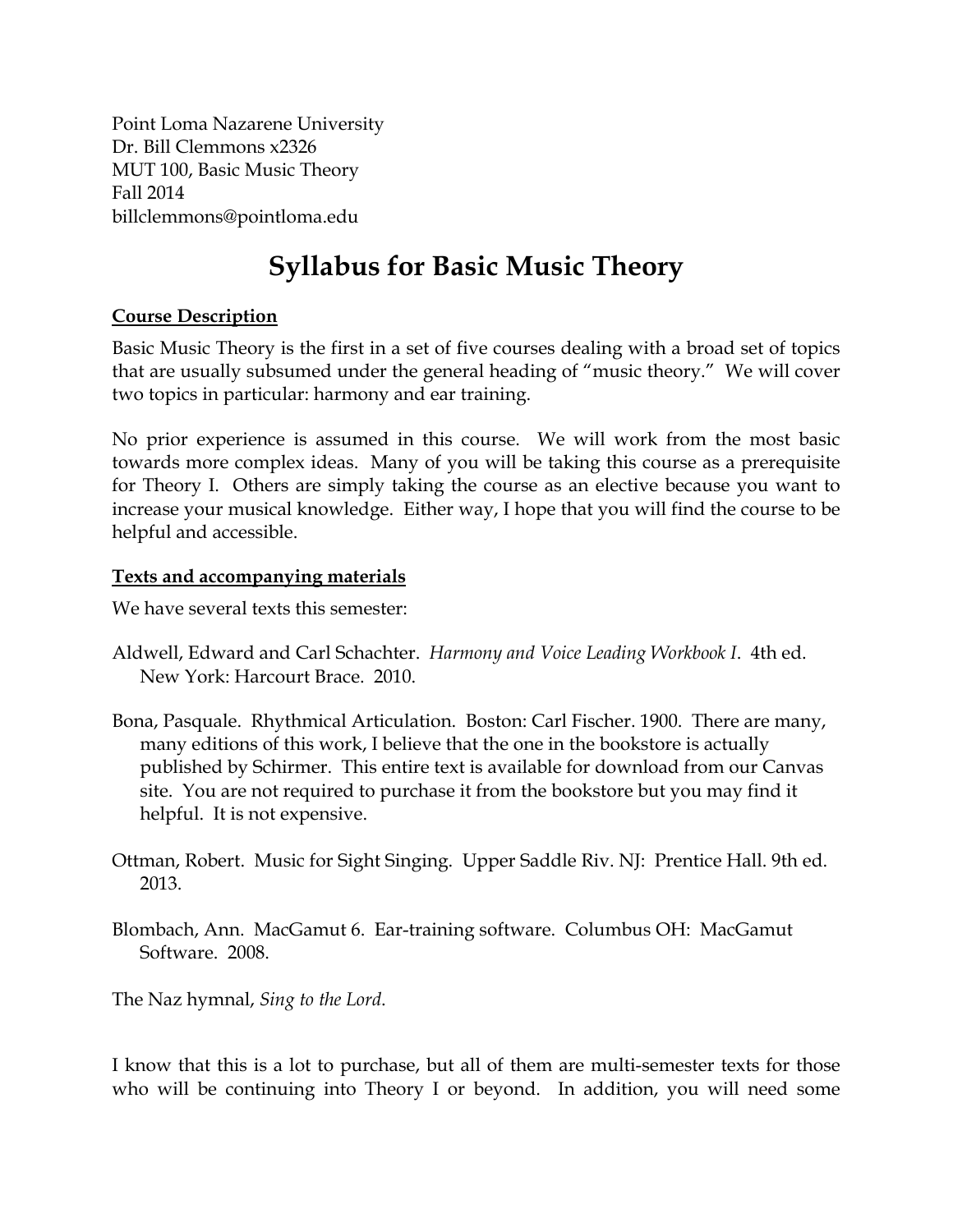manuscript paper. I must confess that I have not checked with the bookstore to see what they carry, but they probably have something that will do. Find the least expensive paper that you can, preferably printed on both sides for maximum usage and pre-punched for a three-ring binder. We will use this paper for general work: homework, exercises, dictation, etc. Or, you can print it off online by doing a Google search for "manuscript paper."

#### **Class Times**

Our class meets three days per week Mondays, Wednesdays and Fridays 7:30 - 8:20. Woot!

#### **Final Exam**

The written final for this class is Monday, 15 December, 730—10:00 am. Since this is at the beginning of the week there will be no reschedules for this exam. Please make your travel plans with these dates in mind as there will be no excused absences from the exam. There will also be a separate Bonathon exam during the week.

#### **Course Objectives—What I Want to Accomplish**

My goal for this semester is to introduce you to the basic elements of tonal music, by covering the material in the first six chapters of our text. These elements are:

- keys and key signatures
- scales
- intervals
- triads and seventh chords
- rhythm, meter and notation
- basic part writing
- beginning solfege and sight singing
- beginning ear training
- exercises in improvisation with chord charts and basic patterns

#### **Learning Outcomes—What I Expect You to Accomplish**

The material in this course forms part of the Program Outcomes for the PLNU Department of Music under the heading of "essential competencies in musicianship skills." I am going to assess the growth of your musicianship skills through a number of activities in and out of class, but a few of these assignments will be "signature assignments," which are items that will form a part of your portfolio.

- You will take an entrance exam at the beginning of the semester, and
- then retake the exam again at the end. I am looking for significant improvement on this test, specifically a grade no lower than 80%.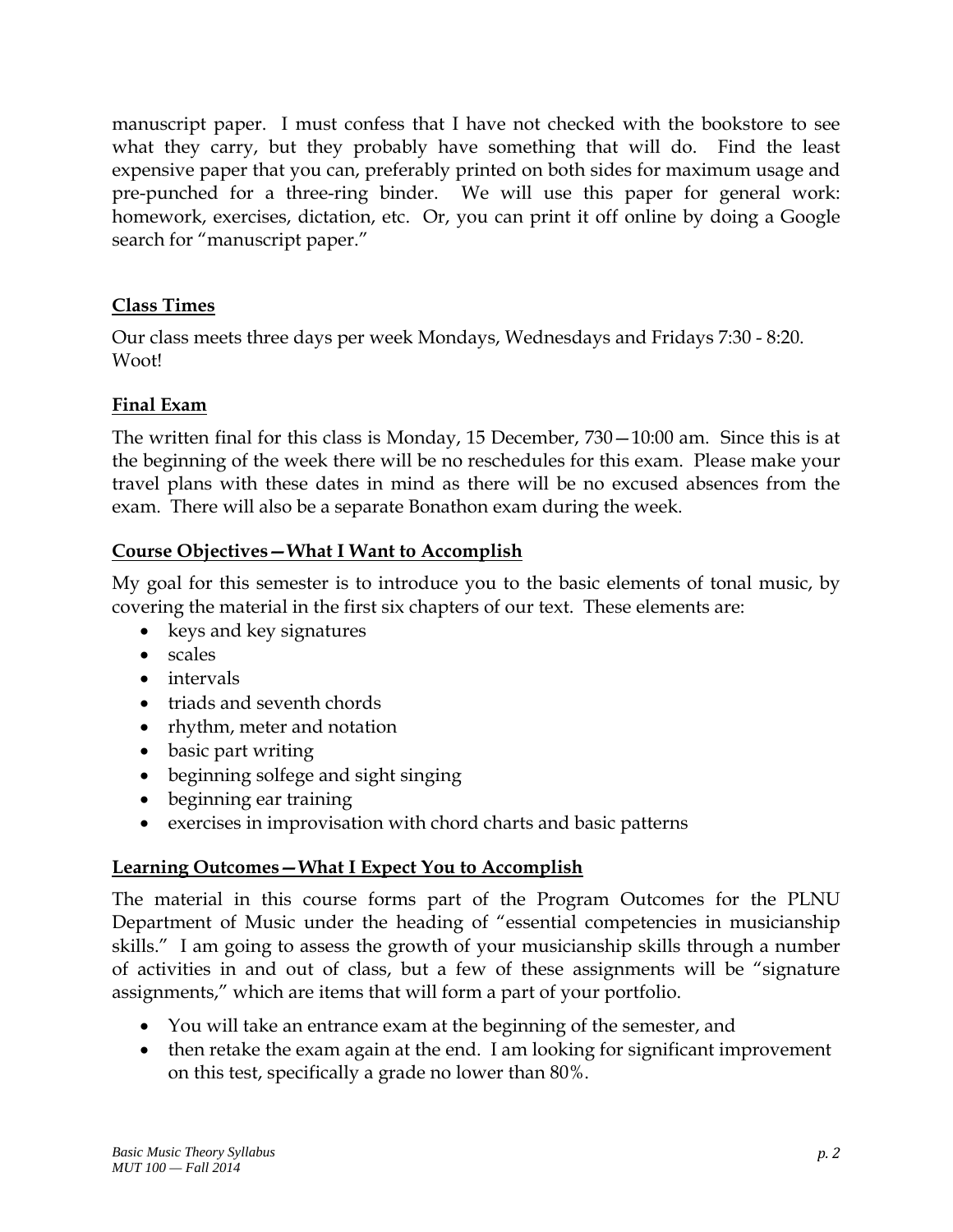- Demonstrate the ability to hear intervals and chords by finishing the first three levels of MacGamut in intervals and chords.
- You will create a simple composition that demonstrates your ability to use the materials that we have studied this semester.

#### **Ear Training and the** *MacGamut* **Software**

 In addition to learning about music we also want to put some of this information into practice by learning to hear it. We call this process ear training. In order to help us in this process, each student will be expected to spend regular time with a software package called *MacGamut*, available online at macgamut.com. MacGamut contains a full set of drills for learning intervals, chords and progressions. It goes substantially beyond what we will do in this class and will be a useful tool over the next few semesters as well.

#### **Test Batteries**

Some of the things that we do in this class are so fundamental, that there is no way for you to progress without having mastered them. Therefore, many of the tests in this semester will be repeated until a minimal score of 80% is achieved.

#### **What to Expect, How to Prepare**

There will be a reading assignment at the beginning of every new section. The reading assignments are not long, but they are usually accompanied by musical examples which should be played in order to fully understand what the author is trying to communicate. Don't deprive yourself of the inestimable value of linking the sound of these ideas to the ideas themselves. Theory isn't just a series of facts, but rather a process which should develop informed hearing.

The greatest piece of advice that I can give is to develop the ability to memorize quickly. After reading the assigned chapter once through, and carefully playing the accompanying examples at the keyboard, go back with a pencil or highlighter and mark all new vocabulary, and key points. If you are following along from a handout that I have given in class, the information will be presented in the form of an outline with key questions to guide your thinking. Memorize these key thoughts, outlined procedures, and new vocabulary. You will quickly find that rote memorization is often the quickest path to your goal. In a packed undergrad schedule this fact is not completely without merit.

Homework will not be counted as complete unless turned in at the appropriate time. Neither homework, nor quizzes can be made up.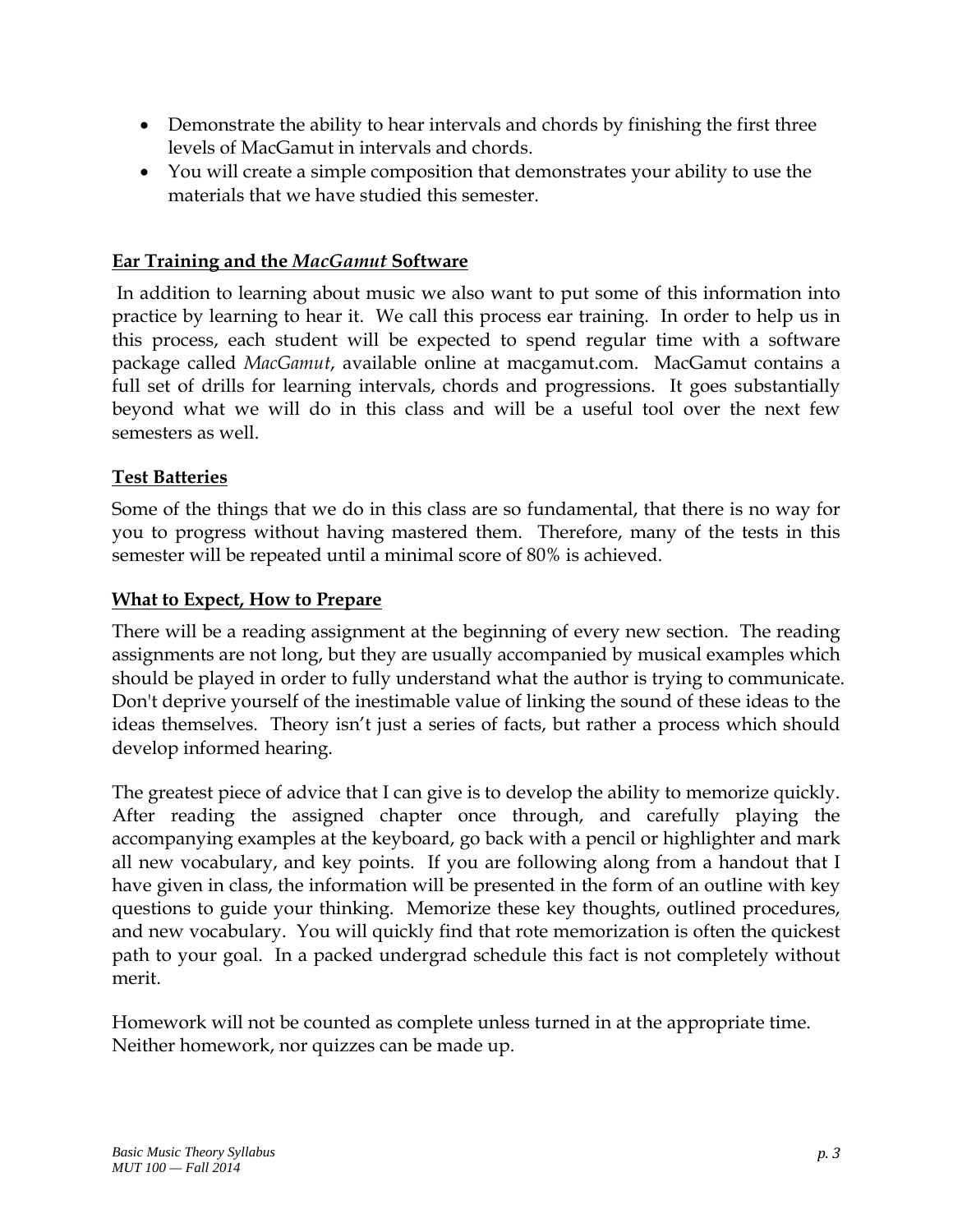Quizzes will generally be announced or strongly hinted (!). The next class following an assigned reading is often a good time for a pop quiz......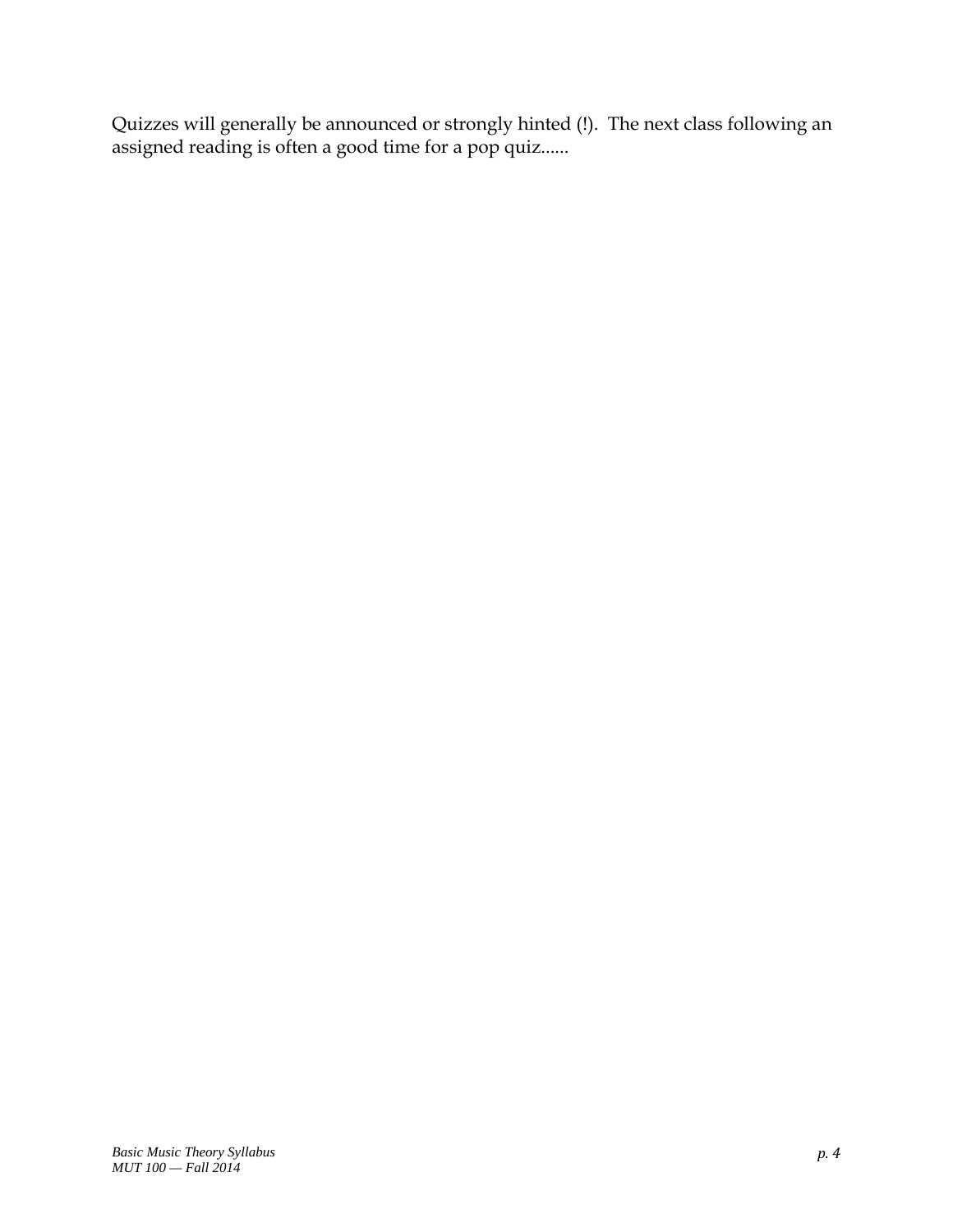#### **Grading and Evaluation**

We will be involved in a series of projects and exercises which will have the following weight in determining your grade.

| Homework                     | 20% |
|------------------------------|-----|
| <i><u><b>Ouizzes</b></u></i> | 15% |
| <b>Chapter Tests</b>         | 25% |
| Ear Training                 | 15% |
| Final Exam                   | 25% |

#### **Attendance Policy**

I do maintain a strict attendance policy for this class. I take roll and will keep a cumulative list of attendance. If you arrive late you will be listed as tardy. More than fifteen minutes late for a class is counted as an absence. Two tardies count as an absence.

The College maintains a fairly tough stance concerning attendance. I quote: "any student whose number of absences in a class, for any reason, exceeds the equivalent of one and one half weeks of class" may be de-enrolled from the class with a failing grade." This means three classes, or six tardies. Be forewarned.....

A rule of thumb for any class is that your total absences for the semester should never be greater than the total class meetings per week, and these absences should never be concurrent. No absences will be excused on the day of a major test, or project — unless it is a REALLY good excuse (e.g. plague, nuclear holocaust, the second coming, etc.).

I do not make up quizzes, nor will I accept late homework. Tests missed for a valid reason can be made up.

#### **Academic Accomodations**

While all students are expected to meet the minimum academic standards for completion of this course, students with disabilities may require academic accommodations. To request academic accommodations, you'll need to file documentation with the Disability Resource Center (DRC), located in the Bond Academic Center. Once documentation is filed, the DRC will contact your instructors and provide written recommendations for reasonable and appropriate accommodation to meet your needs. If you have questions or would like to discuss those or any learning problems, please feel free to contact me.

#### **FERPA Policy**

As a student at Point Loma, you have a legal right to privacy as outlined in the federal FERPA (Family Educational Rights and Privacy Act) legislation. If I post grades or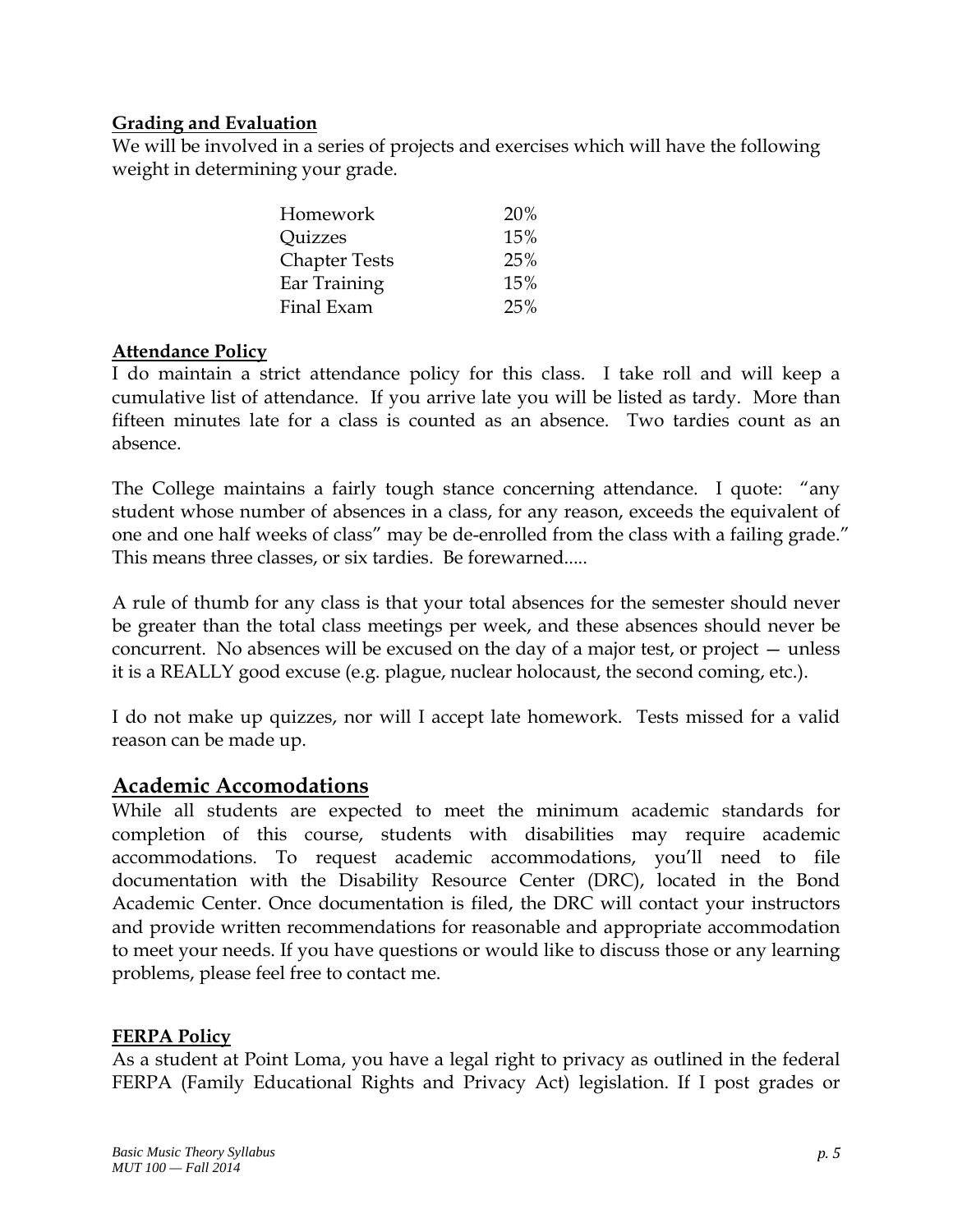return assignments, I'll do so in a way that does not publically reveal your name, PLNU student ID, or social security number without your written permission.

#### **Use of Technology**

Point Loma Nazarene University encourages the use of technology for learning, communication, and collaboration. In this course, we will rely on Eclass for accessing course materials, submitting assignments, and collaboration. You'll want to make sure you are comfortable with these tools, so take advantage of our computer LabTechs to answer questions and help you with any technology issues. You may also call the Help Desk at x2222.

Cell phones may not be used during class time due to their disruptive nature. Please put phones away and on silent as you enter the classroom.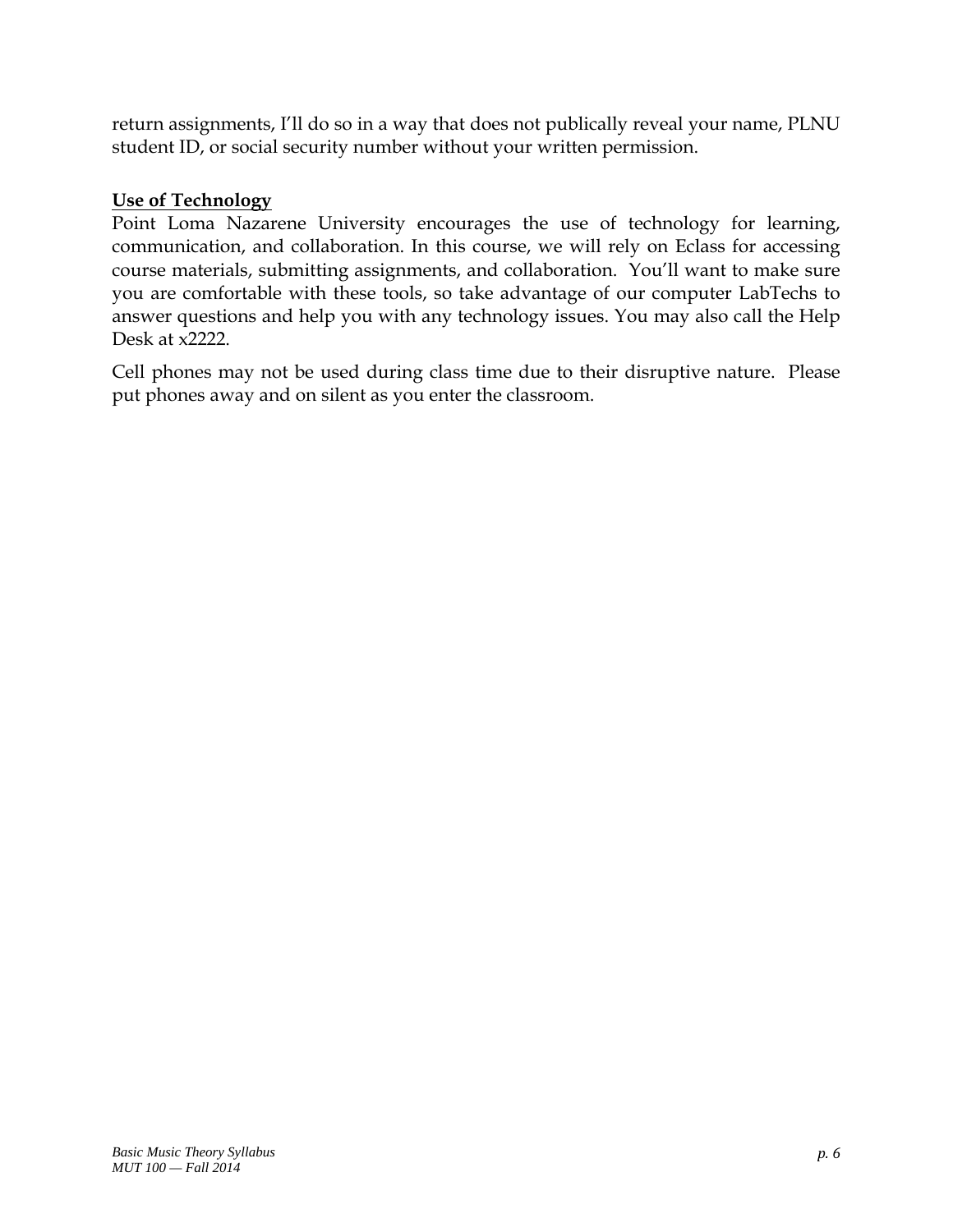### **Bibliography**

#### **Other popular undergraduate theory textbooks**

There are actually three major texts that account for the vast majority of undergraduate teaching in music theory in the US. One is the Aldwell and Schachter from which we are working, two others are:

Benward, Bruce and Marilyn Saker. *Music in Theory and Practice*. 8th ed. New Yoirk: McxGraw Hill. 2008

Ottman, Robert. *Elementary Harmony*. Englewood Cliffs NJ: Prentice Hall. 1998. 5th ed.

These three texts are really quite different in their approach, outlook, and quite often their terminology as well.

#### **Harmony**

One of the main things that we are studying this semester is harmony. The word "harmony" is an ancient Greek word with a long history and a variety of meanings at different times in that history. For the past three-hundred years or so, it has come to mean that vertical aspect of music — what we often label as a "chord" — often implying the motion of a bass voice which gives meaning and structure to the collection of notes above it. This meaning of the word is largely due to the work of an Eighteenthcentury French theorist:

Rameau, Jean-Philippe. *Traité de l'harmonie réduite à ses principes naturels*. Paris: Jean-Baptiste--Christophe Ballard, 1722.

This work is available in English translation in an inexpensive paperback as:

*Treatise on Harmony*. Trans. and ed. by Phillip Gossett. New York: Dover Pub, 1971.

From the mid 18th century on, numerous harmony treatises were published. One interesting treatise, published towards the end of the century comes via a student of J.S. Bach himself. This work is:

Kirnberger, Johann Philipp. *Die Kunst des reinen Satzes*. Berlin and Königsberg: G.J. Decker & G.L. Hartung, 1776-1779. Facs., Hildesheim: Georg Olms, 1968.

This work is available in English translation as:

Beach, David and Jürgen Thym. *The Art of Strict Musical Composition*. Eng. New Haven: Yale UP, 1982.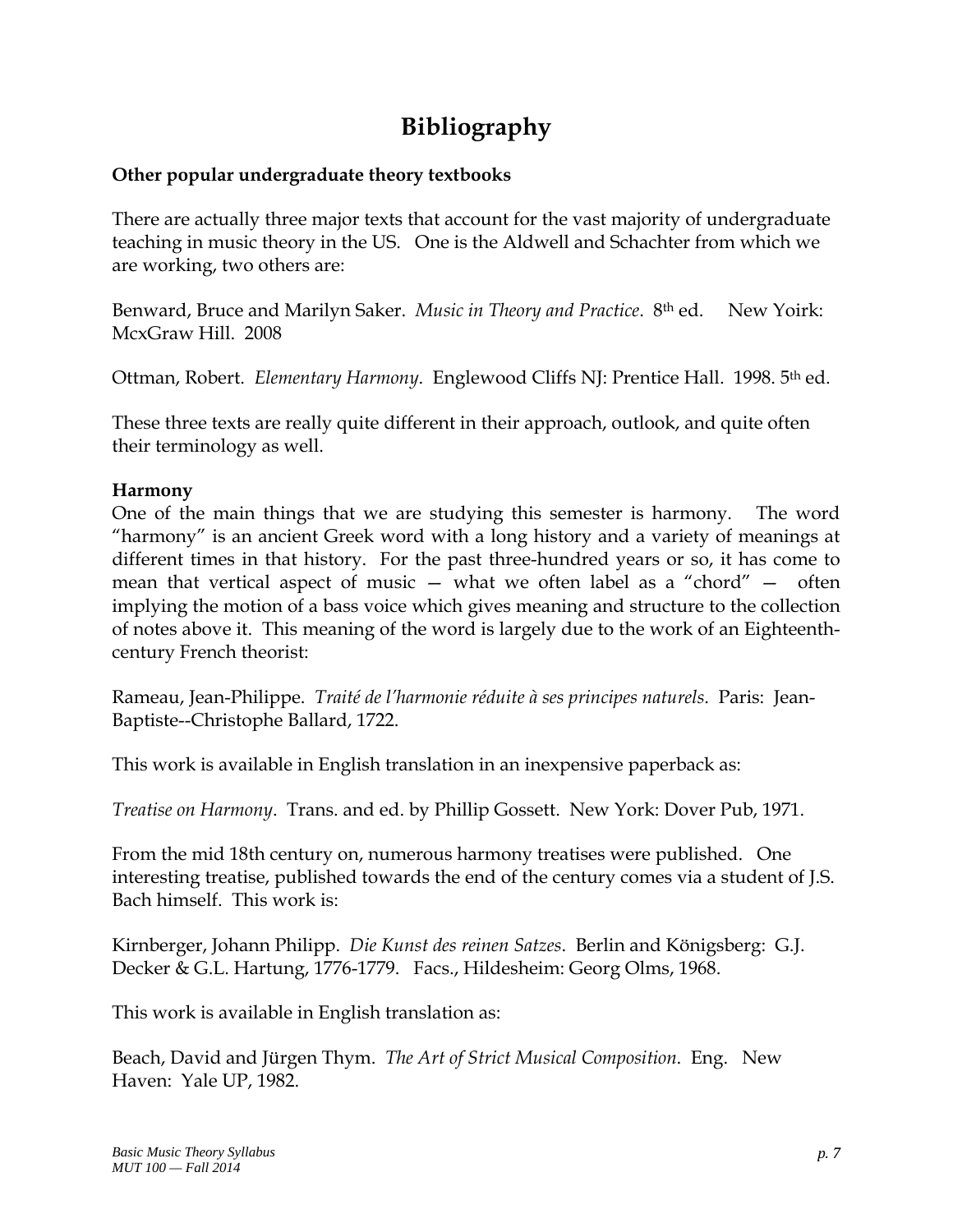Perhaps the greatest single impact on music theory in the twentieth century has come as a result of a German theorist who died just before the outbreak of WW II: Heinrich Schenker. Two of his texts that bear upon our studies are:

*Harmony*. Trans. by Elisabeth Mann Borgese. Chicago: Chicago UP., 1950.

*Free Composition*. Trans. by Ernst Oster. New York: Longman, 1979.

#### **General bibliographic reference for Music Theory**

The easiest — and least expensive! — source book that we currently have for music theory is:

Damschroder, David and David Russell Williams. *Music Theory from Zarlino to Schenker*. Joel Lester, ed. Stuyvesant NY: Pendragon Press, 1990.

If you have any interest in music theory, I highly recommend it. For about fifty dollars you can have an extremely valuable sourcebook for about three centuries of music theory and its sources.

For a broad overview of counterpoint, Fux, and the whole world of eighteenth-century theory:

Lester, Joel. *Compositional Theory in the Eighteenth Century*. Cambridge: Harvard Univ. Press. 1992.

#### **Keyboard harmony and figured bass manuals**

There are two major currents that flow into what we think of as harmony: counterpoint and figured bass. There are literally dozens of books devoted to these issues. One compendium of figured bass practice that is readily available is:

Arnold, Franck Thomas. *The Art of Accompaniment from a Thorough-Bass*. London: Oxford UP, 1931. Repr., New York: Dover, 1965.

#### **Counterpoint**

Most of what we think of as species counterpoint comes from a Viennese musician Johann Joseph Fux. His treatise is:

Fux, Johann Joseph. *Gradus ad parnassum*. Vienna: Van Ghelen, 1725. Facs., New York: Broude Bros., 1966.

An English translation of the counterpoint section is available in: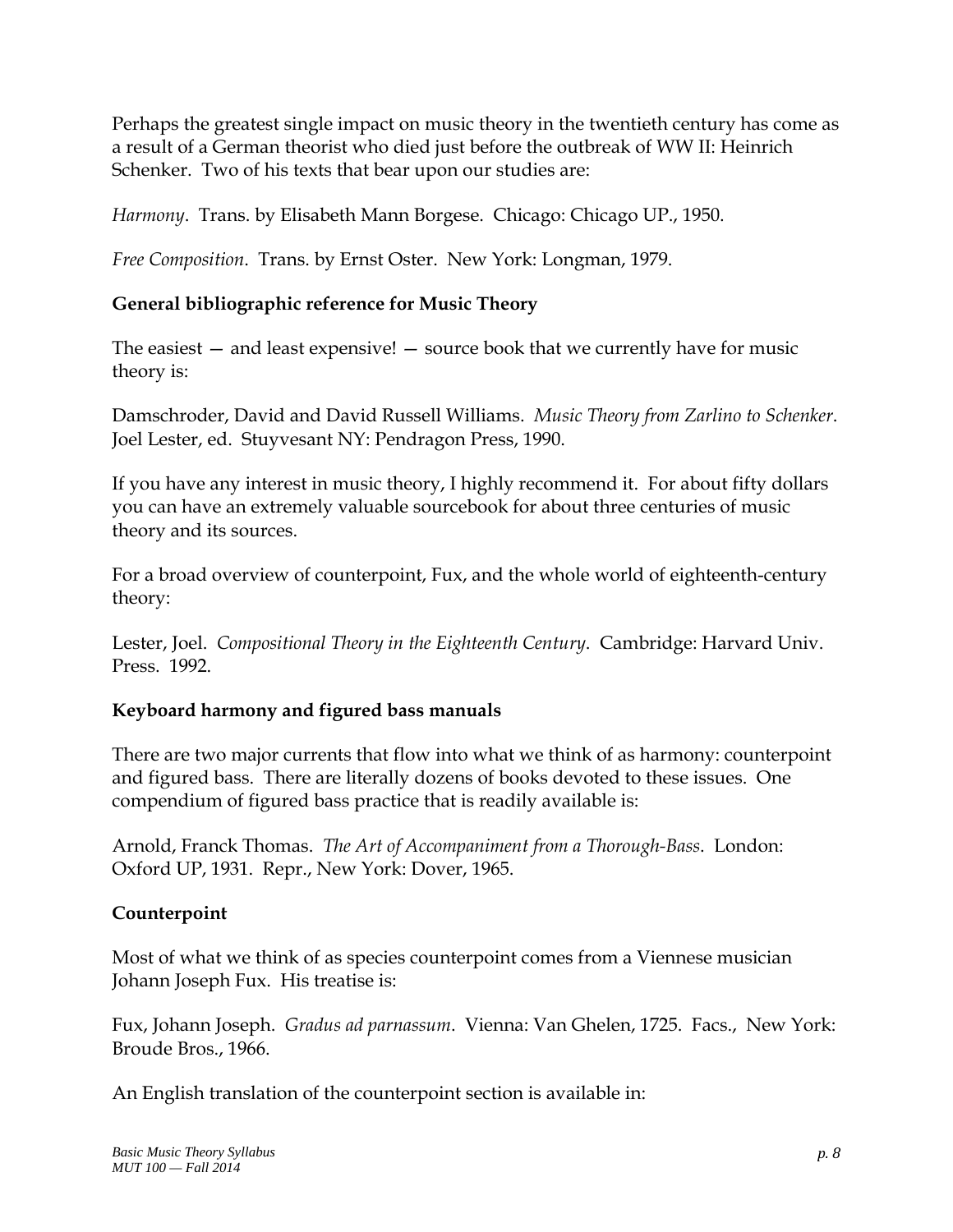Mann, Alfred. *The Study of Counterpoint*. Trans. of J. J. Fux. *Gradus ad parnassum*. New York: Norton. 1965, 1971.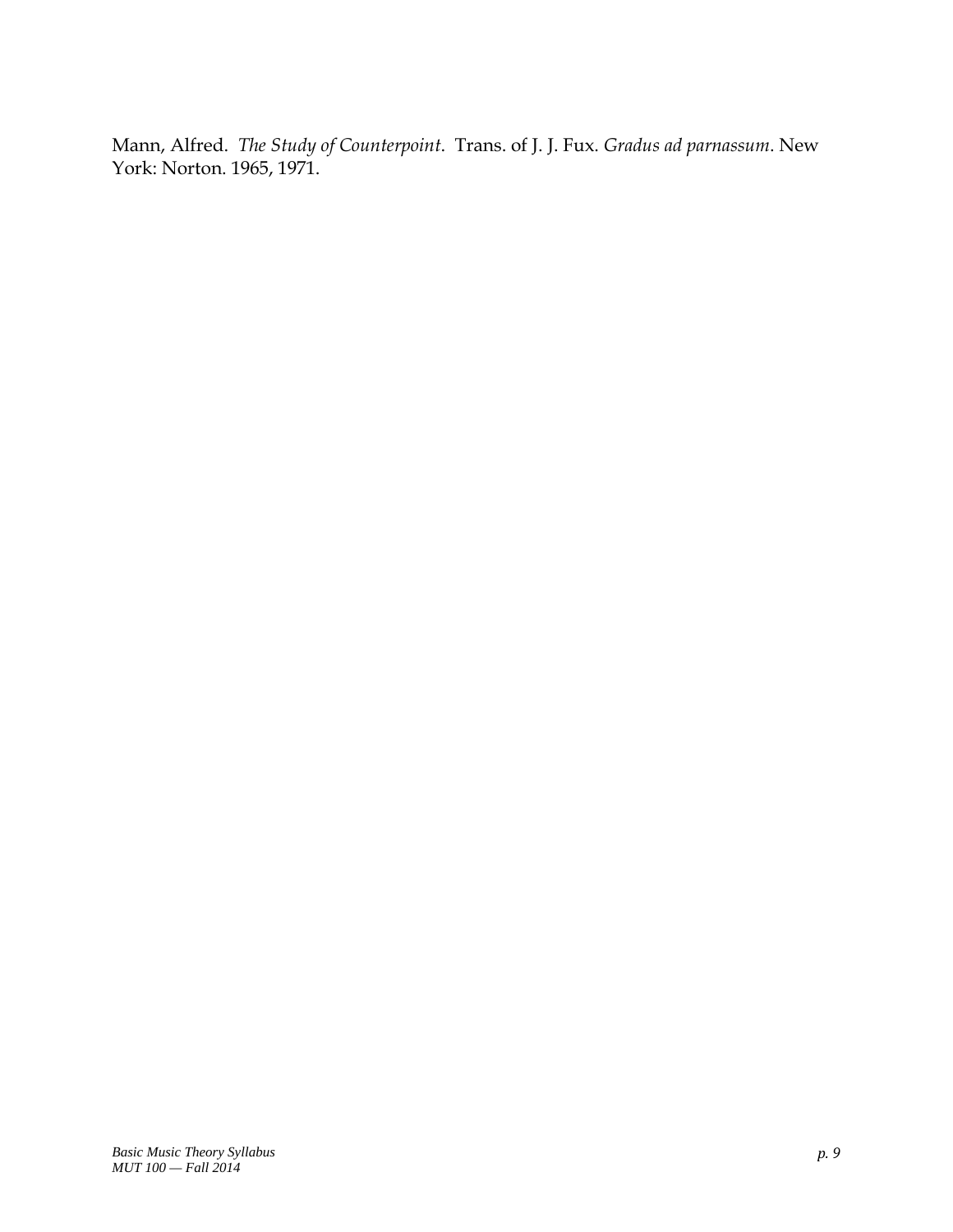# **2014-15 Calendar**

| <b>FALL SEMESTER 2014</b>                                                                           |                            |
|-----------------------------------------------------------------------------------------------------|----------------------------|
| New Adjurct Orientation                                                                             | Aug 18                     |
| <b>New Faculty Orientation</b>                                                                      | Aug 21                     |
| Development/Scholarship Day                                                                         | Aug 25                     |
| <b>All-Faculty Convocation</b>                                                                      | Aug 26                     |
| Department/School Faculty Meetings                                                                  | Aug 27                     |
| <b>New Student Orientation</b>                                                                      | Aug 29-30                  |
| Residence Halls Open:<br><b>New Students</b><br>Returning Students (Ncon)<br>Labor Day (No Classes) | Aug 29<br>Aug 31<br>Sept 1 |
| FALL 2014 Semester & Quad I                                                                         |                            |
| <b>Classes Begin</b>                                                                                | Sept 3                     |
| Last Day to Add Quad I Classes                                                                      | Sept 9                     |
| Last Day to Add Semester Classes                                                                    | Sept 12                    |
| Last Day to Drop Quad I Classes                                                                     | Sept 26                    |
| <b>Spiritual Renewal Week</b>                                                                       | Sept 29-Oct 3              |
| <b>Quad I Classes End</b>                                                                           | <b>Oct 21</b>              |
| <b>Quad II Classes Begin</b>                                                                        | <b>Oct 22</b>              |
| Fall Break Day (No Classes)                                                                         | <b>Oct 24</b>              |
| Last Day to Add Quad II Classes                                                                     | Oct 28                     |
| Mid-Semester Grades Distributed                                                                     | Oct 28-29                  |
| Quad I Grades Due                                                                                   | Oct 31                     |
| Priority Online Registration for<br>Spring 2015                                                     | Nov 3-14                   |
| Last Day to Drop Semester Classes                                                                   | Nov <sub>7</sub>           |
| Last Day to Drop Quad II Classes                                                                    | <b>Nov 14</b>              |
| Board of Trustees Fall Meeting                                                                      | Nov 20-21                  |
| Alumni Homecoming                                                                                   | <b>Nov 20-22</b>           |
| Thanksgiving Recess (No Classes)                                                                    | <b>Nov 26-28</b>           |
| <b>Classes End</b>                                                                                  | <b>Dec 12</b>              |
| <b>Final Examinations</b>                                                                           | Dec 15-19                  |
| Residence Halls Close (Noon)                                                                        | <b>Dec 20</b>              |
| Fall Semester & Quad II Grades Due                                                                  | Dec 29                     |